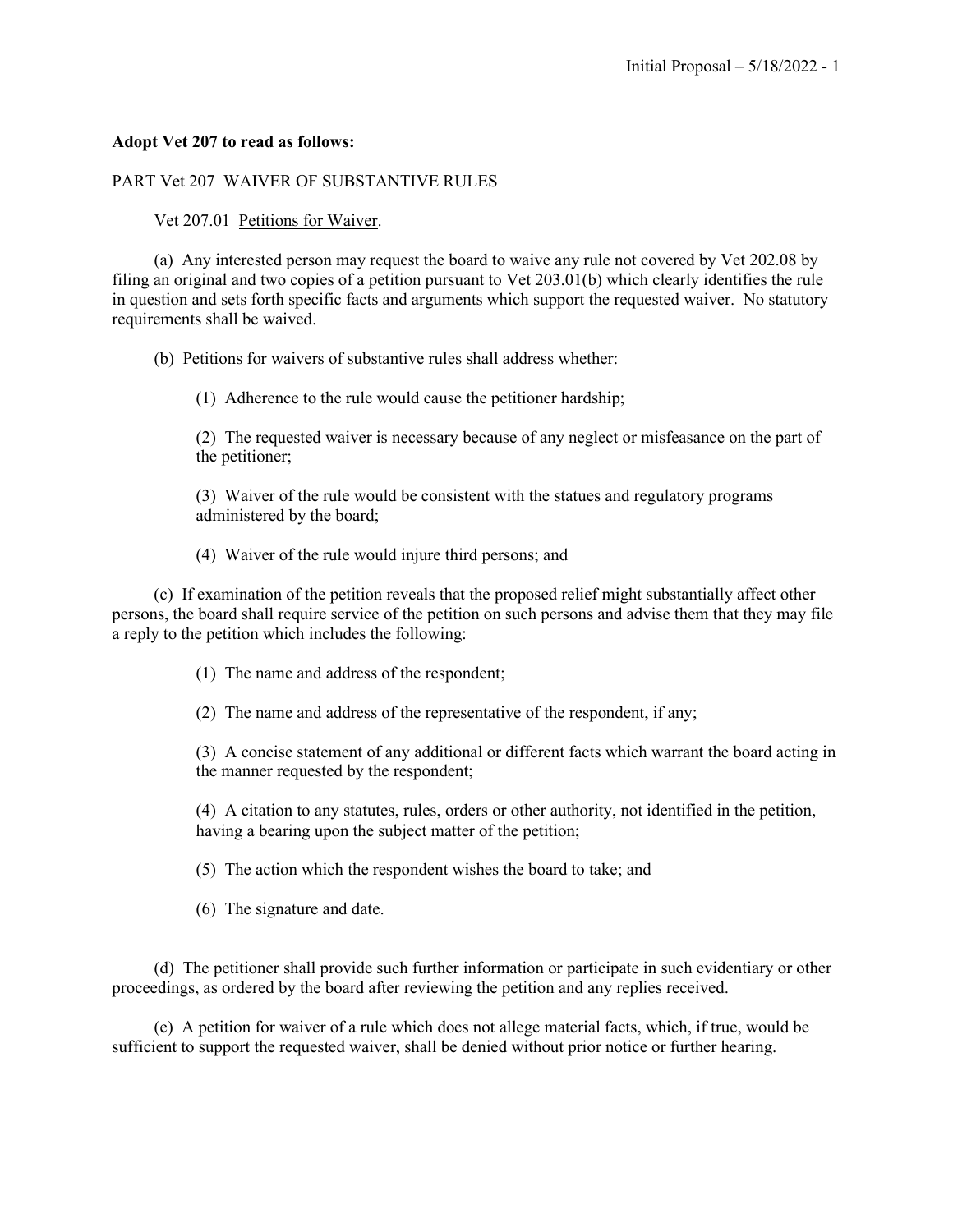(f) The board shall initiate a waiver or suspension of a substantive rule upon its own motion by providing affected parties with notice and an opportunity to be heard and issuing an order which finds that waiver would be consistent with the criteria of (b), above.

(g) For the purposes of this section, good cause shall be deemed to exist if, at a minimum, the petitioner has demonstrated that:

(1) Adherence to the rule would cause the petitioner hardship;

(2) Waiver or suspension of the rule would be consistent with the statutes and regulatory programs administered by the department;

(3) Waiver or suspension of the rule would not injure third persons; and

(4) Waiver or suspension is necessary due to factors outside the control of the petitioner.